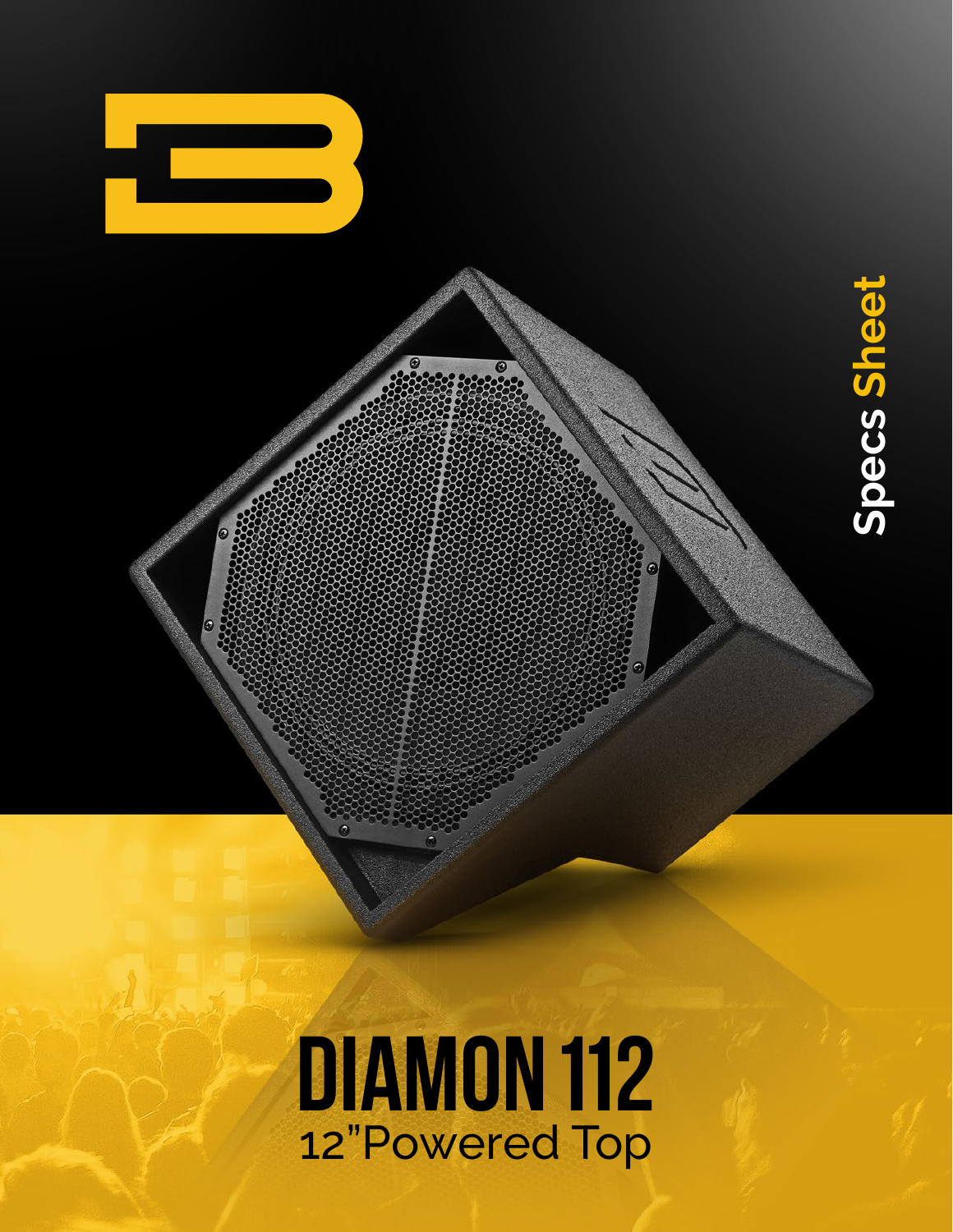

Stunning Output-To-Size Ratio o-Ultra Small Size And Lightweight o-Consistent Off-Axis Response 1500 W Digital Class D Amplifier o-

### **Description:**

**The DiaMon 112 is a very compact, high-output, self powered loudspeaker. It features a 12" woofer and a co-axial 1.4" exit compression driver that plays through the center of the woofer, making it a true point-source cabinet. Both the woofer and tweeter coils share the same magnetic structure to keep size and weight to a minimum.**

**Because the tweeter exits through the middle of the woofer, the extra area that the tweeter would ordinarily take up on the front of the loudspeaker is eliminated, which helps make the DiaMon extremely compact.** It's barely bigger than a 12" woofer but also incorporates a 1.4" exit compression driver with a 3" voice coil. The DiaMon 112 includes a 1500-watt Class D Powersoft amplifier with built-in digital signal processing, is bi-amped and has a full complement of protections, limiters and equalizers that ensure consistent, accurate and reliable operation. It is fully self-contained and needs no more than power and signal to be ready to go.

**Even though the box is very small and very lightweight, there is nothing small or lightweight about its performance.** This box is literally packed with the best components and technology money can buy, the whole point of which is to do more with less. The output of this little box is totally out of proportion to its size. It's extremely loud, but it's capable of being loud, not struggling to be loud. It sounds much bigger than it looks and has the ability to maintain crystal clarity even at the upper limits of its very remarkable capabilities.

**The DiaMon 112 is a mid-high loudspeaker, so in order to deliver the BASSBOSS experience with full system sound it's best to combine it with a very powerful BASSBOSS subwoofer.** It has the output to keep up with several subs and for system usage is intended to be mounted on a pole-stand above one or more BASSBOSS subs. Used with a subwoofer system, the DiaMon is an extraordinarily size-conscious and yet very powerful main speaker.

**Any speaker that has the tweeter horizontally or vertically offset from the mid-frequency driver produces very different response as one moves through its coverage area from the tweeter side to the woofer side.** This is due to the different distances the sound has to travel to reach the ears. Due to the co-axial construction the path length difference between lows and highs is the same in any direction, allowing extremely consistent off-axis response regardless of which direction you move away from directly on center.

**The DiaMon 112 has a unique angle-cut corner that allows it to be placed on a table and used as a DJ monitor without polemounting.** It also has a securely attaching threaded pole-mounting system for when it is used attached to a socket-equipped BASSBOSS subwoofer or on a similarly equipped tripod stand. An adjustable mount bracket is also available for alternative placements and for permanent installations on walls or ceilings.

**As a main speaker, the DiaMon 112 can be used with two double 18" subwoofers and deliver all the mid-high you need to keep up with them.** As a DJ monitor it provides tight, punchy performance and doesn't distort at high levels. As a live reinforcement speaker, this versatile box provides consistent sound quality over a wide dispersion pattern with excellent resistance to feedback.

#### **www.bassboss.com**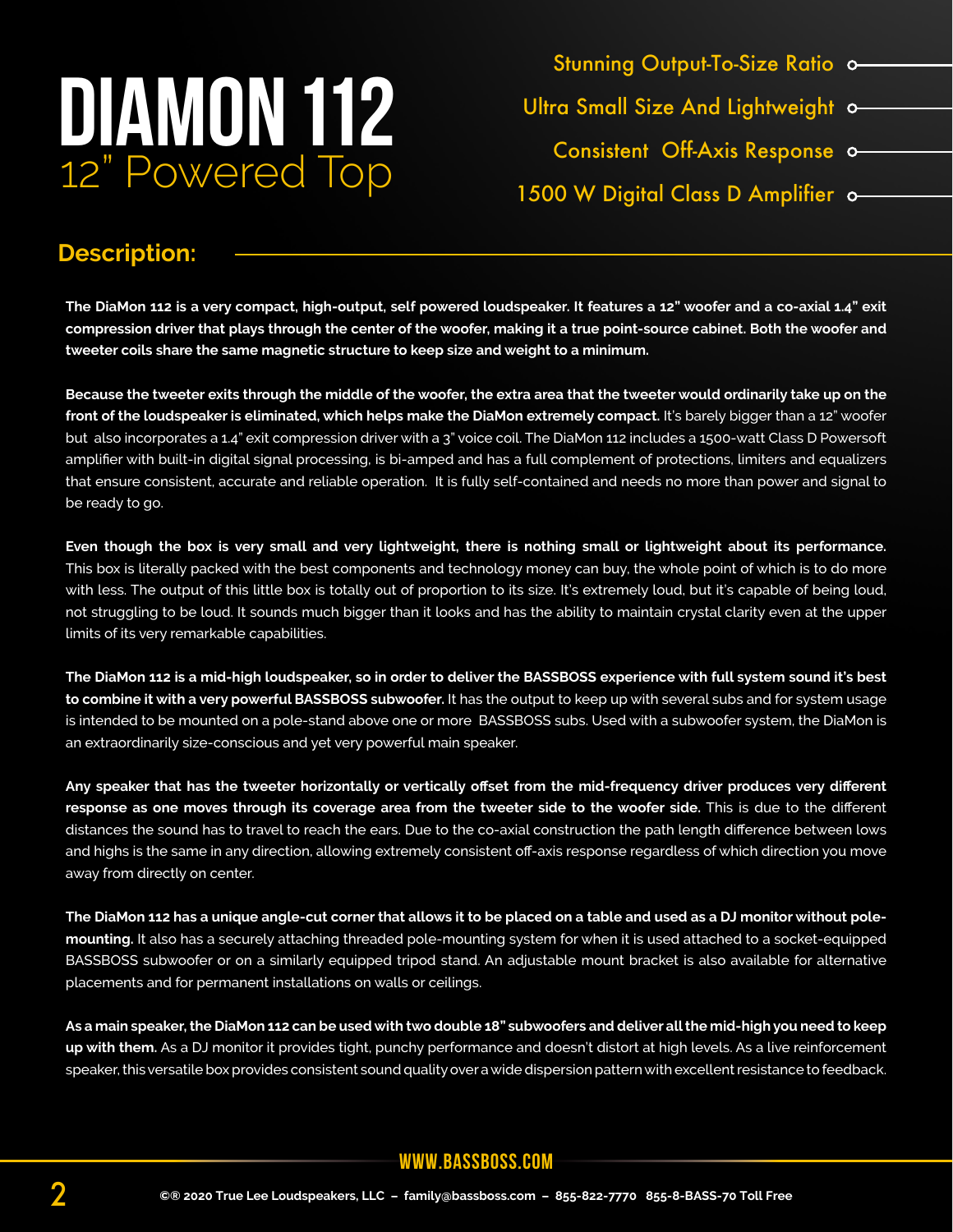# **DIAMON 112**<sup>12"</sup> Powered Top

#### **Acoustical**

**Frequency Response (±3 dB): 80 – 18,000 Hz Max SPL (Peak)\* 133 dB Nominal Dispersion (H° x V°): 80 x 80 (Conical)**

## **Electrical**

**Signal Input Connector: XLR-F**

## **Physical**

**Optional**

**Loudspeaker Description: 12 inch co-axial, bi-amplified, self-powered Top Maximum Sustained Output: 123 dB SPL, 1m, 2pi, half-space**

**Amplification: 1500 Watt 2 Channel Powersoft Class D Amplifier Processing: Integrated comprehensive including high-pass, low-pass, parametric EQ, phase alignment and limiting Electrical Connectors, Amplifier: Neutrik powerCON Input (Blue) NAC3FCA Electrical Connector, Mains: Standard US 3-pin 120V electrical plug: NEMA 5-15 (Edison), NEMA 5-15 (Edison) or powerCON loop through jumper for use above subwoofer on request Voltage Operating Range: 90-250V. Auto-sensing, auto-switching, PFC universal power supply Current Draw, Nominal: 432 W, 3.6A @ 120 Volts (typical, 1/8 max power) Signal Output Connector: XLR-M (pass-through only) Controls: Rotary Level Control with adjustment from Off to +12dB, Push-button Preset Select Display: LEDs for Power/ready, Signal, Clip and Protect. LED indicating selected preset**

**Enclosure Type: 2-way mid-high. Direct radiating vented 12" LF, co-axial horn-loaded HF Transducer (Low Frequency): 1 x 12" diameter (300 mm) neodymium motor woofer with 3" (76 mm) copper winding voice coil Transducer (High Frequency): 1 x 3" (76 mm) diaphragm compression driver on 1.4" throat concentrically mounted wave guide Cabinet Construction: 16 mm Baltic Birch plywood. Equipped with an integrated handle and a 35 mm pole socket mount with M20 threaded insert Dimensions (HxWxD): 14" x 14" x 11.5" (35.56 cm x 35.56 cm x 29.21 cm) Net Weight: 30.6 lbs. (14 kg) Shipping Weight: 36 lbs. (16 kg) Exterior Finish: Rugged, weatherproof, black textured, bonded high-pressure polyurethane coating Grill: CNC Waterjet cut 1/8 inch aluminum over Black perforated, powder-coated steel Pole Sockets: 1 (35 mm, M20 threaded insert) Handles: 1 Integrated Handle**

| <b>Pole Options:</b>       | Threaded Pole for DiaMon 112, CCM112 - 26" length and 48" lengths available       |
|----------------------------|-----------------------------------------------------------------------------------|
| <b>Stand:</b>              | 35mm Pole Stand – Supports loudspeaker above subwoofer equipped with pole socket; |
|                            | Tripod Stand - Supports loudspeaker from ground                                   |
| <b>Mounting Brackets:</b>  | Wall, Ceiling and Desk Mount options                                              |
| Covers:                    | Heavy-duty padded nylon transport cover with carrying handles                     |
| Faceplate:                 | <b>Special Edition Custom Chaos Grill (No Charge)</b>                             |
| <b>Online Information:</b> | bassboss.com/diamon112                                                            |
|                            |                                                                                   |

"Peak output is calculated using "industry standard" techniques. These calculation methods create theoretical specifications that are inflated over what can actually be<br>achieved. BASSBOSS real world output specifications a

#### **www.bassboss.com**